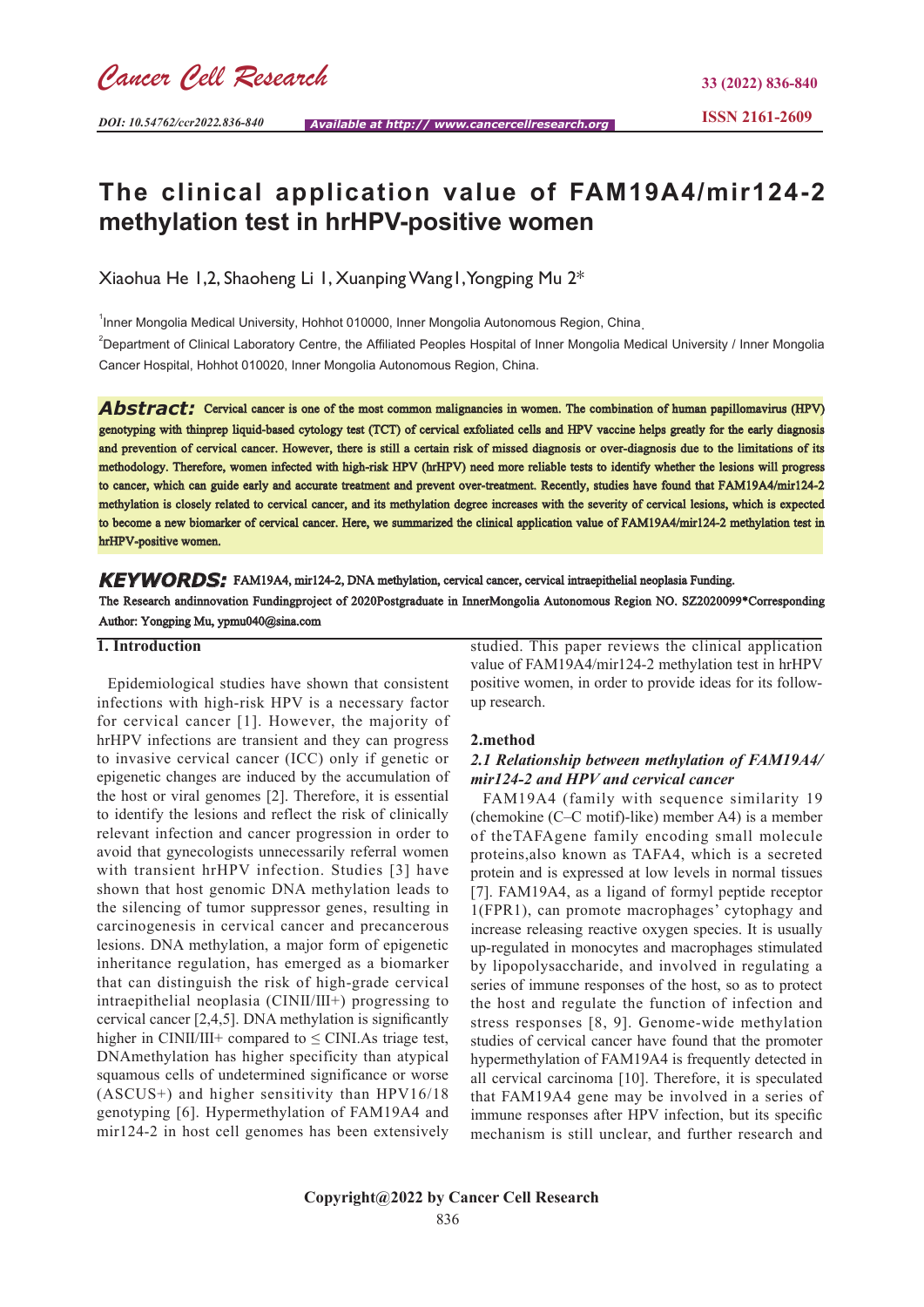#### **33 (2022) 836-840**

# *Cancer Cell Research*

confirmation are needed. In addition, FAM19A4 methylation has been proposed as an alternative biomarker for early detection of cervical cancer, especially for high-grade squamous intraepithelial lesions (HSIL) [11, 12], and as a new classification tool for self-samples ofhrHPV positive women [13].

 MicroRNAs (miRNAs) are short non-coding RNAs and can also be epigenetically modified through DNA methylation, which regulates CpG islands on miRNA promoters and changes their expression. Comprehensive analysis of epigenome and miRNA expression in cancer cells by microarray and sequencing technology revealed that miRNA is a common target of abnormal DNA methylation in cancer [14]. In the human genome, mir124-2 is associated with CpG islands, which are thought to be hypermethylated sites for cervical, colon, gastric, liver, and leukemia [15]. Studies have found that the positive rate of hypermethylation of mir124-2 is very low in CINⅠ lesions and increases with the severity of CIN, which canbedetected in all cervical cancers [16].

Although the current study found that the methylation level of FAM19A4/ mir124-2 was mainly

affected by the severity of different cervical lesions, it has not been related to HPVgenotyping [17-19].

However, since bias may be caused by the relatively small size of samples used in current studies, it is not clear whether HPV genotyping has a definite effect on the occurrence of methylation, and further researchis needed.

## *2.2FAM19A4/ mir124-2 methylation in screening for cervical cancer*

 Currently, thinprep liquid-based cytology test (TCT) combined with HPV genotyping of cervical exfoliated cells is the main means of cervical cancer screening. Continuous infection of hrHPV is a prerequisite for cervical cancer or its precancerous lesions [20]. However, most hrHPV infections do not progress to disease, leading to a large number of unnecessary colposcopy referrals and over-diagnosis in cervical cancer screening based on the hrHPV test. The sensitivity and specificity of HPV16/18 genotyping in the identification of CINII+ lesions are low with only 58.9% and 58.2% respectively [11]. For patients with ASCUS, although the TCT test has a higher specificity, it still misses 30% of the diagnosis of CINII lesions [21]. Studies have shown that [22], in hrHPV induced cervical cancer, the level of DNA methylation increases in the pre-tumorigenic stage and reaches the highest in the cancer stage. Therefore, it is very meaningful to find specific molecular markers of hypermethylation in cervical cancer while non-methylation in normal cervix in order to supplement the deficiency of current early screening methods for cervical cancer. Recently,studies

### **ISSN 2161-2609**

have found that the methylation level of FAM19A4/ mir124-2 is related to the degree of CIN lesion, which can be effectively used to identify cervical (pre)cancer and is an effective screening method for cervical cancerin hrHPV-positive women [11, 13, 23,24].

The promoter hypermethylation of FAM19A4/ mir124-2 is increased with the grade of cytological abnormalities in HPV-positive women [17, 19, 24]. In low-grade squamous intraepithelial lesions (LSIL) or CINⅠ, the positivity is 24%, while it increased to 66% in HSIL/CINⅢ and was seen in all cancers [24]. Through ROC analysis, the promoter methylation of FAM19A4 performed best in distinguishing high grade and non-high grade pathological change, i.e. the atypical squamous cells that cannot exclude a highgrade squamous intraepithelial lesion (ASC-H+) and no intraepithelial lesion or malignancy (NILM) or ASCUS/LSIL with an area under the ROC curve (AUC) of 0.732,

while ASCUS+ from NILM is 0.674 in HPV-positive women [19]. It distinguishes HSIL+ lesions

from LSILand below with anAUC of 0.81 (sensitivity 75.42%, specificity 81.44%) [17]. Interestingly, a combination of the positive FAM19A4 methylation with HPV16/18 genotypes substantially increased the rate of histologic HSIL+ detection from 25% to 77.27%. The rate further increased up to 90.91% when it was combined with HPV16/18/52/58 genotypes [19], demonstrating that FAM19A4 methylation test is a valuable marker of cervical (pre)cancerin hrHPVpositive women.

Luttmer et al. [11] compared the clinical performance of FAM19A4 methylation analysis to cytology and HPV16/18 genotyping combined with cytology, for CINⅢ+ detection in hrHPV-positive women, the sensitivities were 75.6%, 85.6% and 92.2%, respectively, with corresponding specificities of 71.1%, 49.8% and 29.4%, respectively. It is seen that the sensitivity of FAM19A4 methylation detection is between cytology and HPV16 / 18 genotyping combined with cytology, but the specificity is the highest. However, in women older than 30 years, the specificity was significantly higher than that of cytology (62.1% vs 47.6%) with comparable sensitivity (88.3% vs 85.5%). Similarly, Leeman and his colleagues [25] reported that FAM19A4/ mir124-2 methylation testing and its combination with HPV16 /18 genotyping had increased the sensitivity  $(77.8\% \text{ vs } 93.1\%)$  but decreased the specificity  $(69.3\%$ vs 49.4%) for CINⅢ+ detection. It needs to be noted that, detection was more sensitive (89.3% vs 98.2%) with reduced specificity (61.1% vs 46.3%) in women aged ≥30 years. For women with LSIL and below, the sensitivity and specificity were 83.3% and 60.6%, respectively. In 3conclusion, FAM19A4/ mir124-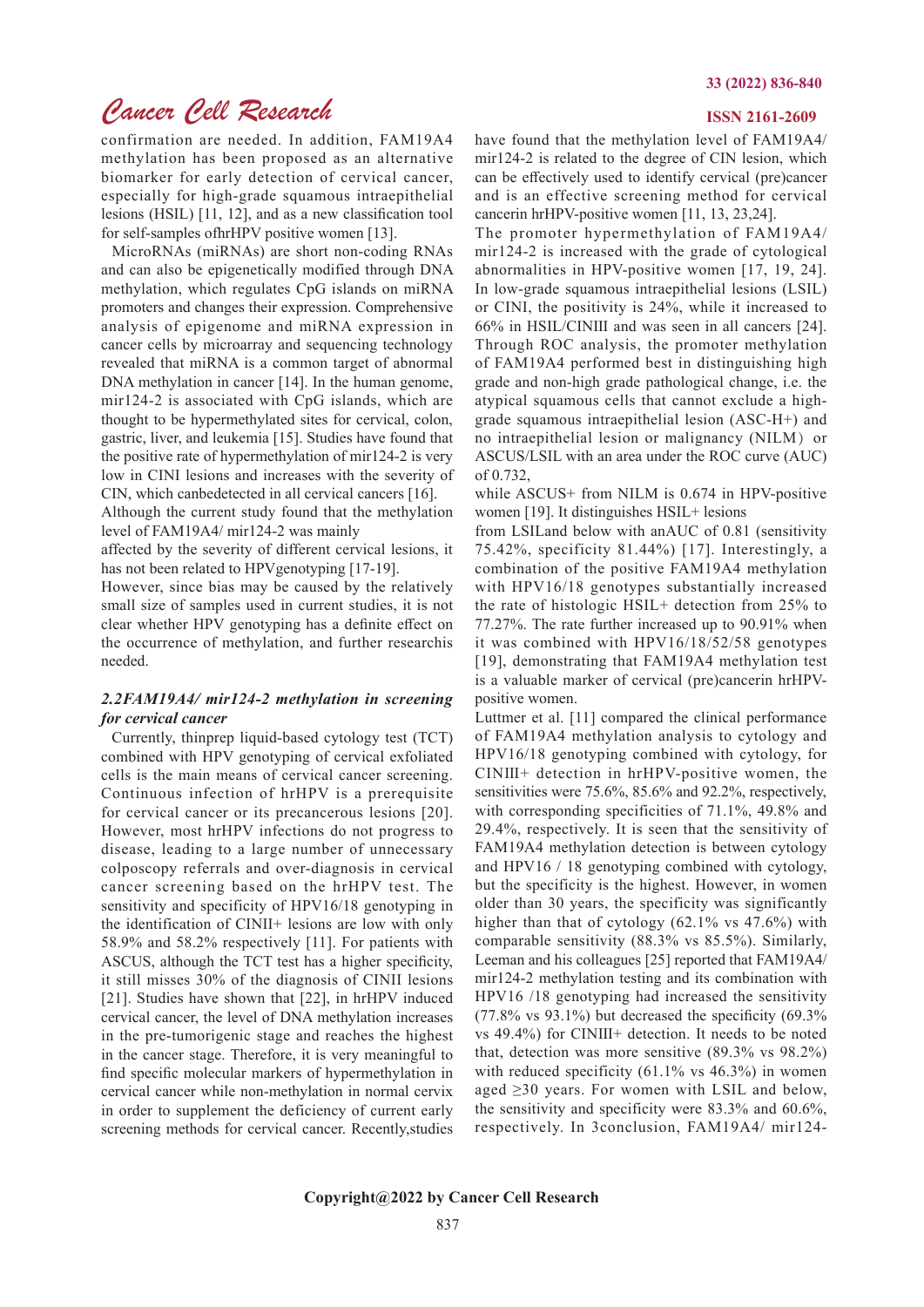# *Cancer Cell Research* **ISSN 2161-2609**

2 methylation detection is more sensitive to CINⅢ+. Although its combination with HPV16/18 genotyping reduces the specificity, its sensitivity is greatly improved, which increases the detection rate of cervical cancer and precancerous lesions, and may realize early detection,diagnosis andtreatment of cervical cancer.

## *2.3FAM19A4/ mir124-2 methylation in follow-up of high-risk HPV-positive women*

 Generally, cytology or hrHPV testing is mainly reviewed in 6, 12, and 24 months to improve the sensitivity of lesion detection, as the follow-up strategy in hrHPV positive women. Women may be referred directly or after triage for colposcopy and biopsy to identify HSIL/CINⅡ-Ⅲ or ICC attribute to an abnormal cytology or a positive hrHPV genotype [26]. Biopsy diagnosed HSIL/ CINⅡ-

Ⅲ is currently the indication for surgical removal of precancerous lesions [27]. However, most

HSIL/CINⅡ-Ⅲ will not progress to ICC without treatment [28,29]. Therefore, a follow-up strategy that can provide accurate risk stratification and identify distinct subpopulations of women with HSIL /CINⅡ-Ⅲ may reduceharms, especially among young women of childbearingage.

The results of a 14 year follow-up of HPV positive women by De Strooper et al [23], using FAM19A4/ mir124-2 methylation testing and cytology showed a 100% power of FAM19A4/mir124-2 methylation testing for cervical cancer stratified by baseline, implying a very low risk of cancer in woman who are HPV positive and methylation negative. Kaplan–Meier estimate that for women who are baseline methylation negative and baseline cytology negative, the risk of cervical cancer incidence was 1.7% and 2.4% respectively, i.e. the risk difference was 0.71%. This suggests that FAM19A4/ mir-124-2 methylation negativity has a similar ability to predict long-term cancer risk in HPV positive women as cytology negativity. It is also showed that FAM19A4/ mir-124-2 methylation testing merits canbeconsideredas anobjective follow-up or triage test for HPV basedcervical screeningprograms.

### *2.4FAM19A4 / mir124-2 methylation in monitoring progression in high-risk HPV positive women*

 Because of lacking of predictive markers for cancer progression in CINⅡ/Ⅲ lesions, most hrHPV positive CINⅡ/Ⅲ lesions are treated clinically with similar surgical excision, that is, large loop excision of the transformation zone (LLETZ) or cold knife conization. However, this diagnostic-treatment trajectory is associated with considerable overtreatment because of the high rate of regression of CINⅡ/Ⅲ lesions. Spontaneous regression is expected in 44% – 50% of

CINII and  $32\%$  of CINIII [30 – 32], while only about 5% of untreated CINⅡ and 12% -31% of untreated CINⅢ eventually progress to cervical cancer [29,30]. The majority of women treated in the cervix are of reproductive age, and it is of great clinical and social value to distinguish easily regressive CINⅡ/Ⅲ lesions from easilyprogressive CINⅡ/Ⅲlesions.

Tainio et al [32] performed a summary analysis of CINⅡ progression and regression rates from 3 to 60 months in over 3000 women across 36 studies. Overall, looking at the 24 months interval, there was a 50% regression rate (11 studies, 1470 women included) and an 18% progression rate (9 studies, 1445 women). In a subgroup analysis including 1069 women under the age of 30 years, the regression

rate was 60% and only 11% of patients had an exacerbation of the lesion. Loopik et al [33] showed

that the long-term regression rate of CINⅡ lesions even reached 71% in 211 women under 25 years of age in the included studies. FAM19A4/mir-124-2 methylation analysis can detect almost all cervical cancers, including rare histotypes and hrHPV negative carcinomas, which suggests that a negative FAM19A4/mir-124- 2 methylation test result may exclude the existence of cervical cancer [18]. Considering its ability to predict long-term cancer risk in HPV positive women, patients with CINII/III lesions who are positive for FAM19A4/ mir-124-2 methylation are clinically at high risk of developing cancer and are recommended to be managed with aggressive interventions; instead, it is suggested that there might be self-healing in this patient, and follow-up observation is recommended. It can avoid overtreatment and reduce the psychological and economic burden on patients, leading to personalized diagnosis andtreatment for different patients.

### *2.5FAM19A4/ mir124-2 methylation assay methodology*

 Methylation-specific polymerase chain reaction (MSP) [19]

The principle is that after bisulfite modification, the unmethylated cytosine in genomic DNA is converted to uracil, whereas the methylated cytosine unchanged. Accordingly, methylated primer pairs and unmethylated primer pairs could be designed to amplify modified DNA. PCR products could be separated on 1.5%-2% agarose electrophoresis gel, and the bands visualized by gel imaging system to determine the methylation state of the samples. If methylated primer pairs alone can amplify a fragment, it indicates that the assay site is hypermethylated. If only unmethylated primer pairs can amplify a fragment, it indicates the absence of methylation at the assay site. If both primer pairs can produce PCR positive product, the sample is indicated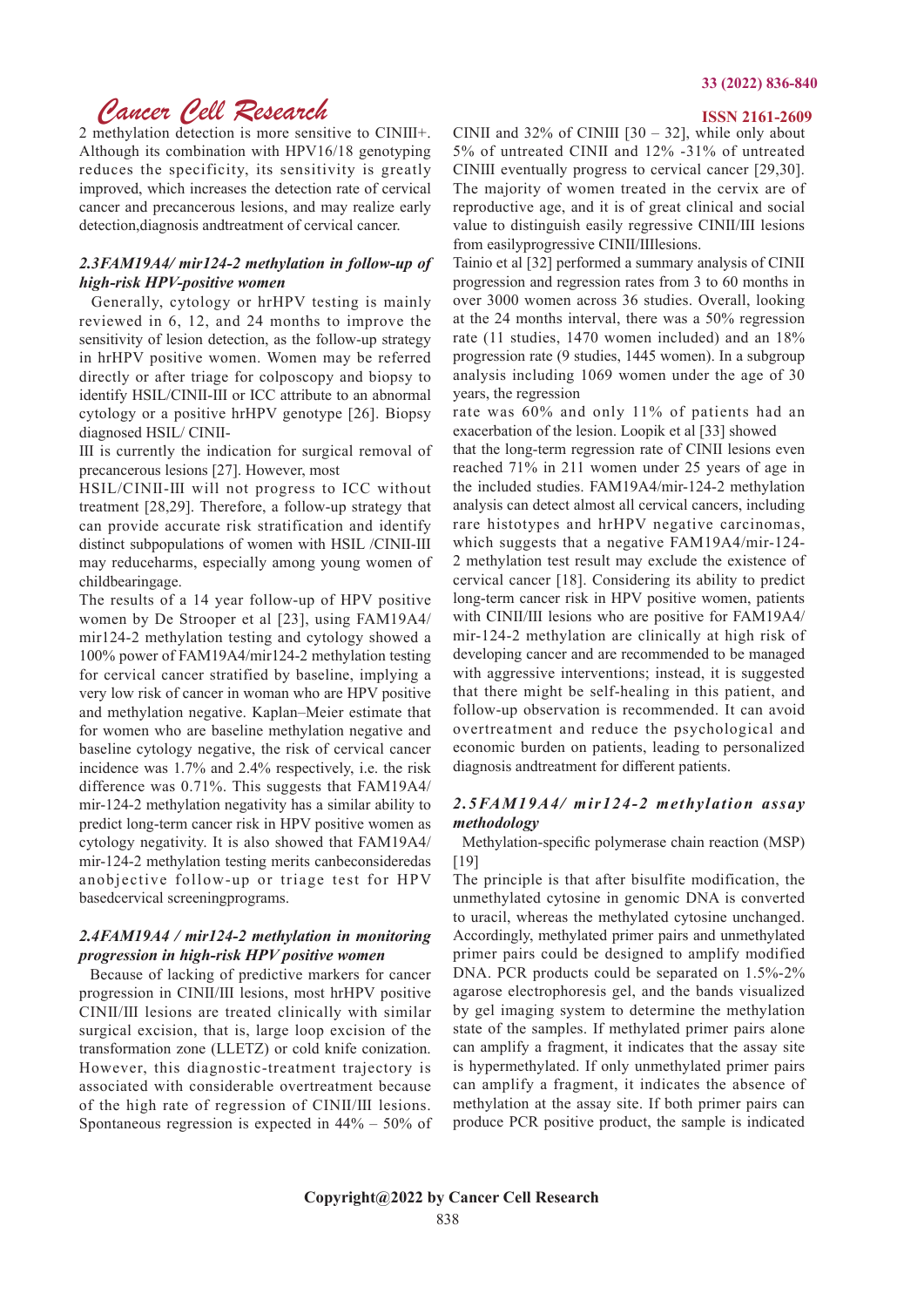# *Cancer Cell Research*

to be partially methylated. This method is highly sensitive and economic, requires no special instruments, can be used for the detection of Formalin-fixed and paraffin-embedded (FFPE) samples, and is not limited by endonucleases, thus making it currently the most widely used method. Good primers are essential for experimental results, andfalse positives canresult from incomplete bisulfite conversion.

Taqman probe-based quantitative PCR (qPCR) [13,17,24,25]

After bisulfite conversion of genomic DNA, qPCR was performed with a pair of

FAM19A4/mir124-2 methylated primers and a pair of primers for the internal reference gene and the probes corresponding to them, usually with a housekeeping gene β-actin (ACTB) as the internal reference to determine the total amount of DNA. If the probes hybridize to DNA, it could release a fluorescent signal, which can be collected to obtain a cycle threshold (CT value) and an amplification curve ofACTB and FAM19A4/mir124-2 in order to analyze the methylation status of the sample. The ΔCT value between the target gene and the reference gene can also be used to judge the methylation level of the sample. The smaller is the ΔCT value, the higher is the methylation level of the sample. The greatest advantage of this method is its high throughput and sensitivity. Moreover, it eliminates the need for post PCR electrophoresis, hybridization, etc., reducing contamination and operational errors.

genomic sequencing

Commonly used methods are Sanger sequencing, pyrosequencing [34] and high-throughput sequencing. These methods are reliable and precise and can unambiguously determine the methylation status of every CpG site in a fragment of interest, but they require large amounts of clone sequencing, whichare tedious andexpensive.

# **3.Conclusion**

 FAM19A4/mir124-2 methylation test is expected to be a novel cervical cancer biomarker, as it has high sensitivity and specificity, and its methylation level increases with the severity of cervical lesions, which can be used for identifying effectively cervical cancer and precancerous lesions and can be used for predicting the risk of lesion progression. It is of great value to apply it alone or in combination with existing cervical cancer screening techniques in the early and follow up diagnosis and monitoring the progression of lesions. It is necessary to further develop relevant test products and protocols to provide objective triage guidance for women with cervical abnormalities detected in screening, so as to reduce harms, avoide overtreatment

#### **ISSN 2161-2609**

and achieve more selectively individualized treatment.

### **References**

- [1] BOSCH F X, DE SANJOSE S. The epidemiology of human papillomavirus infection and cervical cancer [J]. Dis Markers, 2007, 23(4): 213-27.
- [2] STEENBERGEN R D, SNIJDERS P J, HEIDEMAN D A, et al. Clinical implications of (epi)genetic changes in HPV-induced cervical precancerous lesions [J]. Nat Rev Cancer, 2014, 14(6): 395-405.
- [3] JONES P A, BAYLIN S B. The fundamental role of epigenetic events in cancer [J]. Nat Rev Genet, 2002, 3(6): 415-28.
- [4] DE STROOPER L M, VAN ZUMMEREN M, STEENBERGEN R D, et al. CADM1, MAL and miR124-2 methylation analysis in cervical scrapes to detect cervical and endometrial cancer [J]. J Clin Pathol, 2014, 67(12): 1067-71.
- [5] BIERKENS M, HESSELINK A T, MEIJER C J, et al. CADM1 and MAL promoter methylation levels in hrHPV-positive cervical scrapes increase proportional to degree and duration of underlying cervical disease [J]. Int J Cancer, 2013, 133(6): 1293-9.
- [6] KELLY H, BENAVENTE Y, PAVON M A, et al. Performance of DNA methylation assays for detection of high-grade cervical intraepithelial neoplasia (CIN2+): a systematic review and metaanalysis [J]. Br J Cancer, 2019, 121(11): 954-65.
- [7] TOM TANG Y, EMTAGE P, FUNK W D, et al. TAFA: a novel secreted family with conserved cysteine residues and restricted expression in the brain [J]. Genomics, 2004, 83(4): 727-34.
- [8] WANG W, LI T, WANG X, et al. FAM19A4 is a novel cytokine ligand of formyl peptide receptor 1 (FPR1) and is able to promote the migration and phagocytosis of macrophages [J]. Cell Mol Immunol, 2015, 12(5): 615-24.
- [9] LIU H, WANG X, SHI S, et al. Efficient production of FAM19A4, a novel potential cytokine, in a stable optimized CHO-S cell system [J]. Protein Expr Purif, 2015, 113:1-7.
- [10] STEENBERGEN R D M, ONGENAERT M, SNELLENBERG S, et al. Methylation-specific digital karyotyping of HPV16E6E7-expressing human keratinocytes identifies novel methylation events in cervical carcinogenesis [J]. J Pathol, 2013, 231(1): 53-62.
- [11] LUTTMER R, DE STROOPER L M, BERKHOF J, et al. Comparing the performance of FAM19A4 methylation analysis, cytology and HPV16/18 genotyping for the detection of cervical (pre)cancer in high-risk HPV-positive women of a gynecologic outpatient population (COMETH study) [J]. Int J

**Copyright@2022 by Cancer Cell Research**